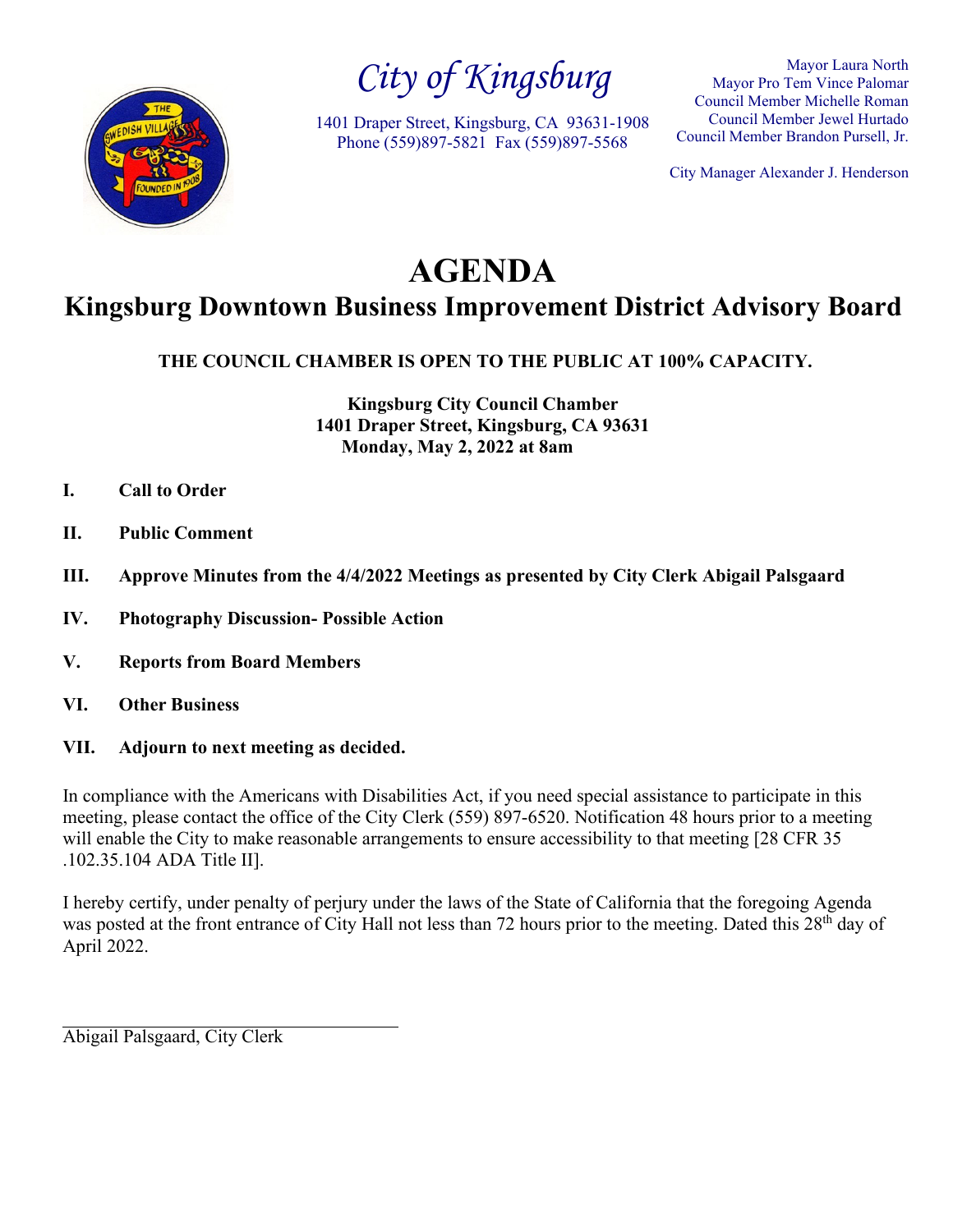1401 Draper Street, Kingsburg, CA 93631

**Call to Order:** Chairperson Carpenter called the meeting to order at 8:03am.

**Members Present:** June Hess, Steve Safarjian, Amanda Carrasco, and Chairperson Leslie Carpenter.

**Members Absent:** Lauren Cooper, Reggie Gierke and Paula Coelho.

**Public Comment:** None.

### **Minute Approval**

Member Carrasco motioned, seconded by Member Hess, to approve minutes from the 2/2/2022, 2/4/2022, 2/17/2022 and the 3/2/2022 meetings as presented by City Clerk Abigail Palsgaard. The motion passed by an unanimous voice vote of those members present.

### **Billboard Discussion**

Jolene Polyack, Economic Development Consultant, discussed her research regarding advertising on a digital billboard. Ms. Polyack said locally talks have stalled. There is a billboard at 99 and Merritt, the cost is \$3,000 for 4 weeks. The Economic Development Committee supports this, and next she will take the proposal to the Chamber of Commerce for support and next will be Council. The Board discussed that they would like to advertise the 4th quarter for the holidays and the Swedish Festival. Member Safarjian motioned, seconded by Member Carrasco, to support and share the fees of the billboard as presented. The motion passed by an unanimous voice vote of those members present.

### **Reports from Board Members**

Member Carrasco shared Member Cooper's email regarding photography. After speaking to Ron at 5 Creative, we will need general pictures of downtown. The Board discussed crowd sourcing the photos. Chairperson Carpenter said if our current photographer does it will have a continuity with the business pics. Member Carrasco said to put it on the agenda and take the next month to put it together. Member Safarjian said there should be a city data base of current photos of events in partnership with chamber and the city. Historic Park may have photos. Member Carrasco said it might be worth if she takes a bunch of photos. Board gave staff direction to put the proposed fees on the next agenda and the Board will try to see if they can get photos.

**Adjourn:** The meeting was adjourned to next meeting of 5/2/2022 at 8:33am.

Submitted by:

Abigail Palsgaard, City Clerk